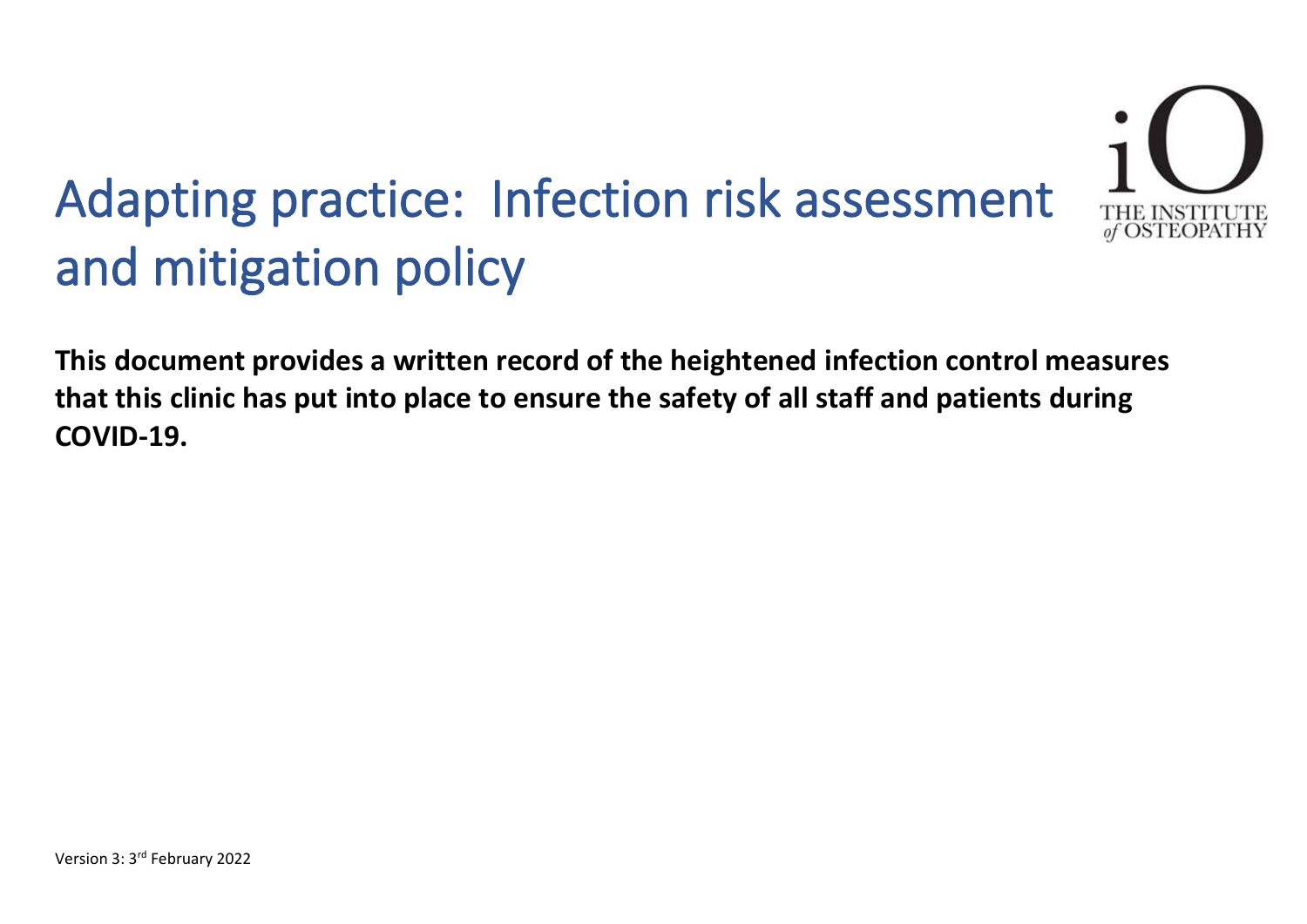|                                                                                               | We have assessed our practice for risks outlined and put in additional processes as detailed below                                                                                                                                                                                                                                                                                                 |
|-----------------------------------------------------------------------------------------------|----------------------------------------------------------------------------------------------------------------------------------------------------------------------------------------------------------------------------------------------------------------------------------------------------------------------------------------------------------------------------------------------------|
|                                                                                               |                                                                                                                                                                                                                                                                                                                                                                                                    |
| Undertaken a risk<br>assessment                                                               | $3^{rd}$ February 2022 – replacing previous risk assessment of 05.01.2021. Instigated with relaxation of Plan B restrictions, but<br>$\bullet$<br>continuation of restrictions in healthcare settings.                                                                                                                                                                                             |
| <b>Heightened cleaning</b><br>regimes                                                         | Clinic rooms will be cleaned between each patient<br>$\bullet$<br>Waiting room if used will be cleaned between patients<br>$\bullet$<br>Bathroom will be cleaned after every usage where possible and notice placed asking patients to use antibacterial/antiviral<br>$\bullet$<br>wipes to clean toilet handle, seat and lid after use<br>Carpeted areas will be steam cleaned daily<br>$\bullet$ |
| <b>Increased protection</b><br>measures<br>Put in place<br>distancing measures                | We have removed towels and fabric plinth covering and pillowcases from bathroom and clinic room<br>$\bullet$<br><b>Contactless and BACS payment preferred</b><br>$\bullet$<br>Appointments every 45 minutes, allowing airing and cleaning between patients<br>$\bullet$<br>Chairs placed 2m apart in waiting and clinic rooms<br>$\bullet$                                                         |
| <b>Staff training</b>                                                                         | We are aware of correct handwashing technique best practice,<br>$\bullet$<br><b>Putting on &amp; removal of PPE safely</b><br>$\bullet$<br>We compiled updated clinic policies and infection measures together<br>$\bullet$                                                                                                                                                                        |
| <b>Providing pre-</b><br>screening telephone<br>calls and advice<br>remotely where<br>prudent | All patients will have telephone pre-screening call<br>$\bullet$                                                                                                                                                                                                                                                                                                                                   |
|                                                                                               | Document last updated: 03.02.2022                                                                                                                                                                                                                                                                                                                                                                  |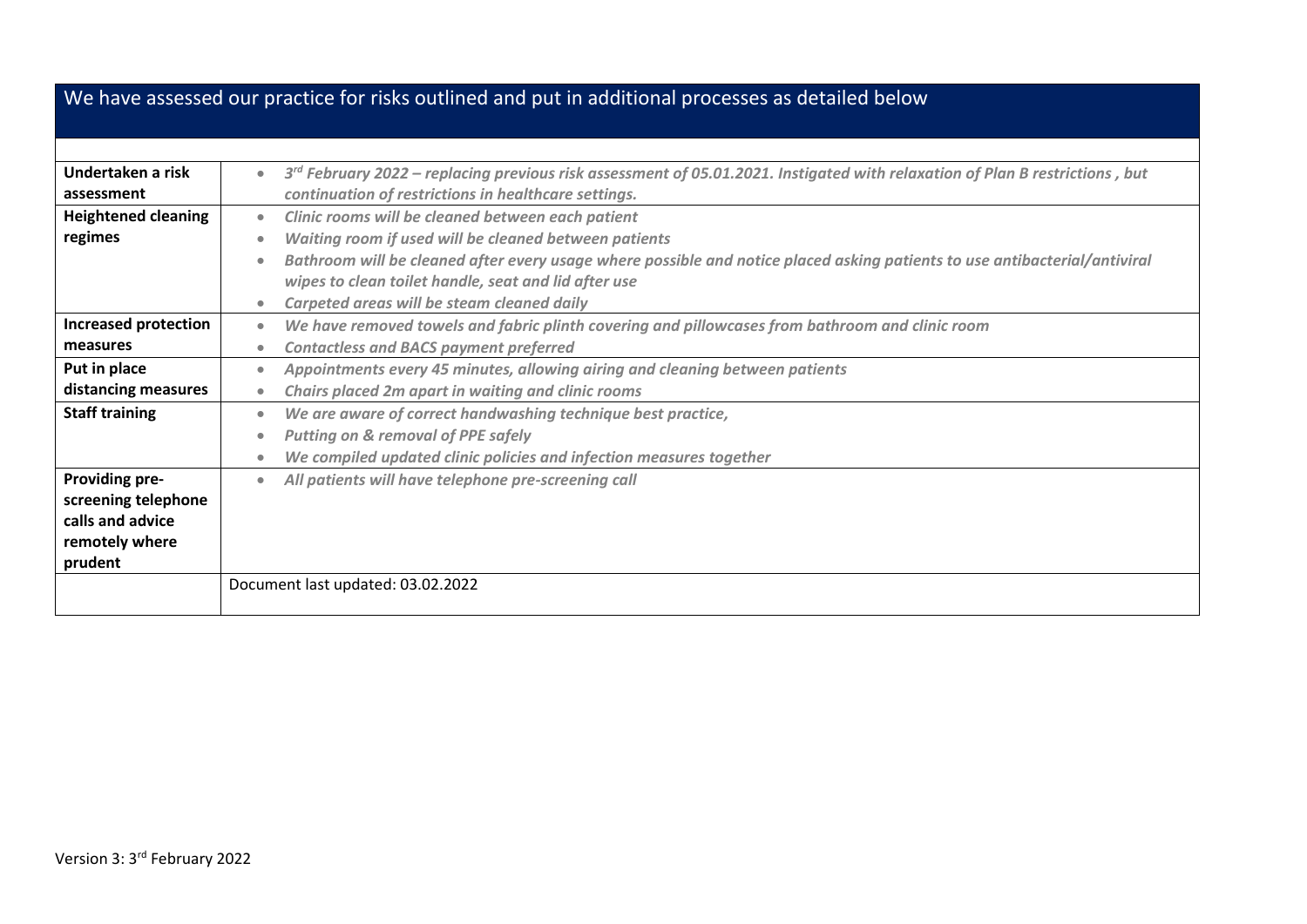|                                                                                        |                                                                                                                                                                     | Table 2a. Protection of staff and patients before they visit, and when in, the clinic.                                                                                                                                                                                                                                                                                                                                                                                                                                                                                                                                                                                                                                                                                                                     |            |
|----------------------------------------------------------------------------------------|---------------------------------------------------------------------------------------------------------------------------------------------------------------------|------------------------------------------------------------------------------------------------------------------------------------------------------------------------------------------------------------------------------------------------------------------------------------------------------------------------------------------------------------------------------------------------------------------------------------------------------------------------------------------------------------------------------------------------------------------------------------------------------------------------------------------------------------------------------------------------------------------------------------------------------------------------------------------------------------|------------|
|                                                                                        |                                                                                                                                                                     | We have assessed the following areas of risk in our practice and put in place the following precautions to                                                                                                                                                                                                                                                                                                                                                                                                                                                                                                                                                                                                                                                                                                 |            |
|                                                                                        | <b>Description of</b>                                                                                                                                               | <b>Mitigating action</b>                                                                                                                                                                                                                                                                                                                                                                                                                                                                                                                                                                                                                                                                                                                                                                                   | When       |
|                                                                                        | risk                                                                                                                                                                |                                                                                                                                                                                                                                                                                                                                                                                                                                                                                                                                                                                                                                                                                                                                                                                                            | introduced |
| Pre-screening for risk<br>before public/patients<br>visit the clinic                   | Exposure to COVID<br>with inherent risk<br>of developing the<br>illness ourselves,<br>spread to family<br>members, patients<br>and any person<br>entering the house | The following will be applied to patients and their chaperone if applicable -<br>Screening for any symptoms of COVID 19 (e.g. high temperature or a new, persistent<br>cough) in the last 7 days<br>Has patient received a positive lateral flow test outcome and/or positive PCR test<br>$\bullet$<br>screening for additional respiratory symptoms or conditions e.g. hay fever, asthmas etc<br>$\bullet$<br>Screen to see if a member of their household had/has symptoms of COVID-19<br>$\bullet$<br>Have they been in contact with someone with suspected/confirmed COVID-19 in last 14<br>$\bullet$<br>days?<br>Inform of the risk of face to face consultation associated with attending the clinic and<br>document this discussion<br>Document that they are not experiencing symptoms of COVID-19 | 03.02.2022 |
| Protecting members of<br>staff                                                         | If shielding a<br>vulnerable member<br>of our respective<br>households there is<br>risk of exposure to<br>COVID-19                                                  | Neither Lynette or Clover fall into this category                                                                                                                                                                                                                                                                                                                                                                                                                                                                                                                                                                                                                                                                                                                                                          |            |
| Confirmed cases of COVID<br>19 amongst staff or<br>patients?<br>Travel to and from the | Risk of exposure to<br>osteopath treating<br>that patient,<br>patients entering<br>the clinic, members<br>of their households<br>Public                             | If the patient experiences symptoms within 2/3 days of visiting the clinic, any staff<br>$\bullet$<br>with direct contact to that individual should self-isolate and request a lateral flow<br>test and if positive, a PCR test<br>Anyone with indirect contact with the patient, should be advised of the situation and<br>suggest they monitor for symptoms (those with indirect contact with suspected cases<br>COVID 19 do not need to self-isolate)                                                                                                                                                                                                                                                                                                                                                   |            |
| clinic                                                                                 | transport/taxi-<br>risk of exposure                                                                                                                                 | We shall ask patients to stay in their car or wait until they see the previous patient<br>$\bullet$<br>leave                                                                                                                                                                                                                                                                                                                                                                                                                                                                                                                                                                                                                                                                                               |            |
| Entering and exiting the<br>building                                                   | Exposure to virus<br>through close                                                                                                                                  | We will change into clinic wear at the clinic, removing and placing it in a separate<br>$\bullet$<br>bag to take away for washing                                                                                                                                                                                                                                                                                                                                                                                                                                                                                                                                                                                                                                                                          | 03.02.2022 |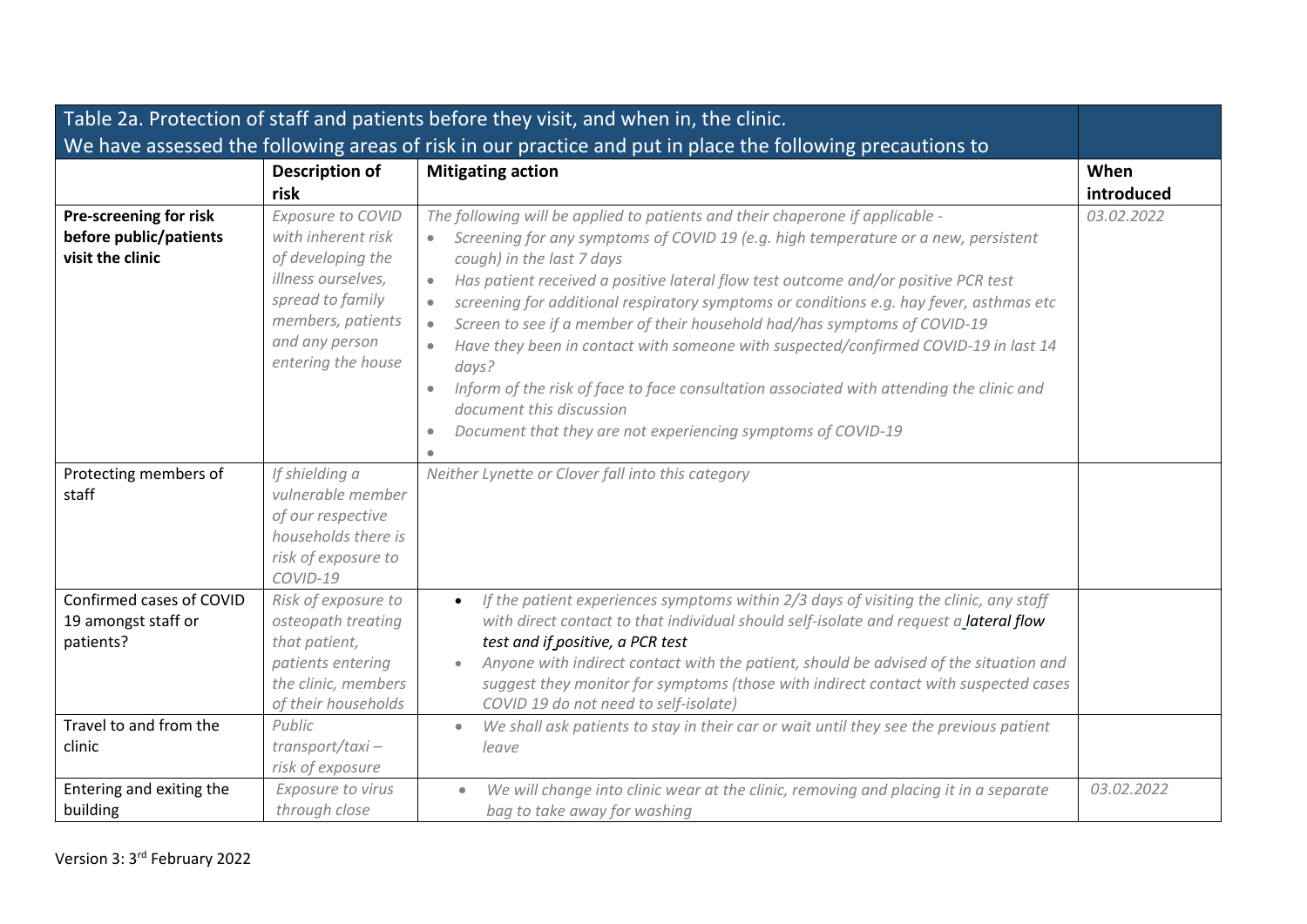|                                                                                                            |                                                                                               | Table 2a. Protection of staff and patients before they visit, and when in, the clinic.                                                                                                                                                                                                                                                                                                                 |                    |
|------------------------------------------------------------------------------------------------------------|-----------------------------------------------------------------------------------------------|--------------------------------------------------------------------------------------------------------------------------------------------------------------------------------------------------------------------------------------------------------------------------------------------------------------------------------------------------------------------------------------------------------|--------------------|
| We have assessed the following areas of risk in our practice and put in place the following precautions to |                                                                                               |                                                                                                                                                                                                                                                                                                                                                                                                        |                    |
|                                                                                                            | <b>Description of</b><br>risk                                                                 | <b>Mitigating action</b>                                                                                                                                                                                                                                                                                                                                                                               | When<br>introduced |
|                                                                                                            | proximity to other<br>patients                                                                | asking patients not to arrive early or late for their appointment<br>patients arriving early will be asked to wait in their car or if arrival on foot, taxi or<br>public transport and in inclement weather observe social distancing in the waiting<br>room<br>patients will be expected to wear their own mask and then use the hand sanitiser<br>provided in the porch before entering the building |                    |
| Reception and common<br>areas                                                                              | contact with other<br>patients                                                                | ask patients to turn up promptly at their appointment time to reduce time in the<br>waiting area<br>discourage use of the waiting room<br>encourage contactless payment and BACS instead of cash, on making their<br>appointment                                                                                                                                                                       |                    |
| Social/physical distancing<br>measures in place                                                            | proximity and risk<br>of contamination                                                        | appointments every 45 minutes to allow airing and cleaning between patients<br>Chairs will be place 2m apart in the waiting room and clinic room                                                                                                                                                                                                                                                       |                    |
| Face to face consultations<br>(in-clinic room)                                                             | Exposure to virus<br>through closer than<br>2m contact, aerosol<br>risk through<br>techniques | Place chairs 2m apart and maintain during consultation where possible<br>Modifying treatment techniques to avoid unnecessary close proximity<br>One parent/quardian only with visits for children<br>No additional family members except if requested as a chaperone<br>Pre-screen chaperones as with patients prior to appointment                                                                    | $\bullet$          |

| Table 2b Hygiene measures<br>We have assessed the following areas of risk in our practice and put in place the following heightened hygiene measures |                       |                                                                                         |            |
|------------------------------------------------------------------------------------------------------------------------------------------------------|-----------------------|-----------------------------------------------------------------------------------------|------------|
|                                                                                                                                                      | <b>Description of</b> | <b>Mitigating action</b>                                                                | When       |
|                                                                                                                                                      | risk                  |                                                                                         | introduced |
| Increased sanitisation and                                                                                                                           | Exposure to virus     | Sanitising Clinic rooms - plinths, desk, door handles, touch points, equipment chairs - | 03.02.2022 |
| cleaning                                                                                                                                             | and spread to other   | between each patient                                                                    |            |
|                                                                                                                                                      |                       | Doors and door handles, chairs, taps, card machines etc. in other areas                 |            |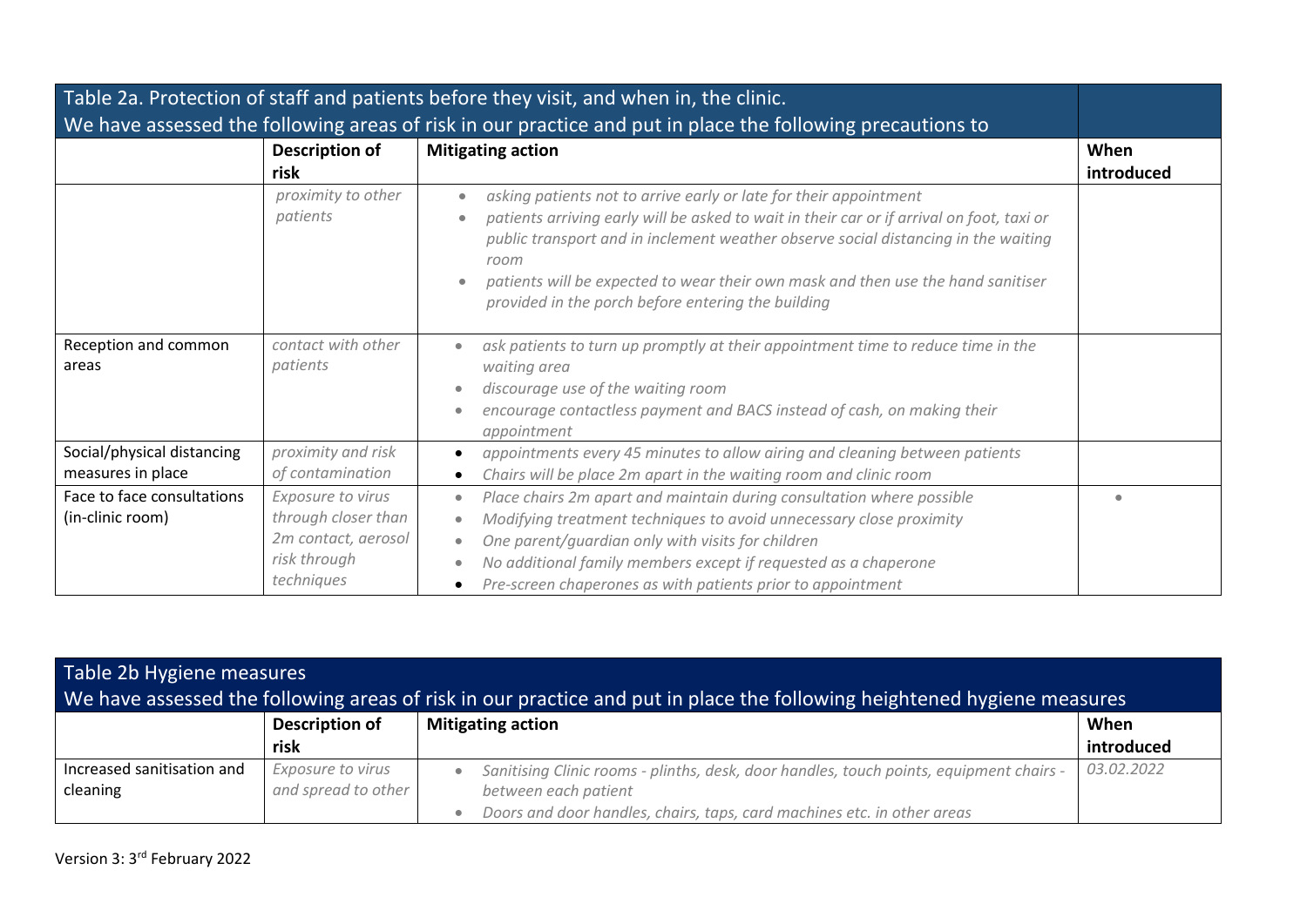| Table 2b Hygiene measures                                                                                               |                        |                                                                                                                                                                                                                   |                    |
|-------------------------------------------------------------------------------------------------------------------------|------------------------|-------------------------------------------------------------------------------------------------------------------------------------------------------------------------------------------------------------------|--------------------|
| We have assessed the following areas of risk in our practice and put in place the following heightened hygiene measures |                        |                                                                                                                                                                                                                   |                    |
|                                                                                                                         | Description of<br>risk | <b>Mitigating action</b>                                                                                                                                                                                          | When<br>introduced |
|                                                                                                                         |                        |                                                                                                                                                                                                                   |                    |
|                                                                                                                         | families and           | Use of at least 60% alcohol sanitisers/wipes<br>$\bullet$                                                                                                                                                         |                    |
|                                                                                                                         | patients               | Remove unnecessary linen/use plastic pillowcases that can be cleaned between<br>patients                                                                                                                          |                    |
|                                                                                                                         |                        | Provide single use blankets which can washed at high temperature in the colder<br>weather                                                                                                                         |                    |
|                                                                                                                         |                        | Using disposable paper towels in the bathroom<br>$\bullet$                                                                                                                                                        |                    |
|                                                                                                                         |                        | Decluttering the clinic rooms and waiting area on unnecessary items<br>۰                                                                                                                                          |                    |
|                                                                                                                         |                        | Keeping doors between common areas open if safe and appropriate to do so, to<br>$\bullet$                                                                                                                         |                    |
|                                                                                                                         |                        | reduce touch points                                                                                                                                                                                               |                    |
| Aeration of rooms                                                                                                       | As above               | Removal of fans and other air-circulation mechanisms<br>٠                                                                                                                                                         |                    |
|                                                                                                                         |                        | Keeping treatment door open after each patient<br>۰                                                                                                                                                               |                    |
|                                                                                                                         |                        | Aeration of common/reception areas by keeping windows open in good weather. In<br>poor weather opening doors and windows after every patient and at the end of<br>every working session i.e. morning or afternoon |                    |
| Staff hand hygiene                                                                                                      | As above               | Bare below the elbow/hand washing before and after patients with soap and water<br>$\bullet$                                                                                                                      |                    |
| measures                                                                                                                |                        | for at least 20 seconds, including forearms/use of hand sanitiser gel/ use of gloves                                                                                                                              |                    |
| Respiratory and cough                                                                                                   | As above               | cough hygiene measures for osteopaths and patients - 'Catch it, bin it, kill it'<br>۰                                                                                                                             |                    |
| hygiene                                                                                                                 |                        | Provision of disposable, single-use tissues waste bins (lined and foot-operated)                                                                                                                                  |                    |
|                                                                                                                         |                        | Hand hygiene facilities available for patients, visitors, and osteopaths                                                                                                                                          |                    |
| Cleaning rota/regimes                                                                                                   | As above               | Cleaning common areas at the end of each working session.<br>$\bullet$                                                                                                                                            |                    |
|                                                                                                                         |                        | Frequent cleaning of the bathroom                                                                                                                                                                                 |                    |